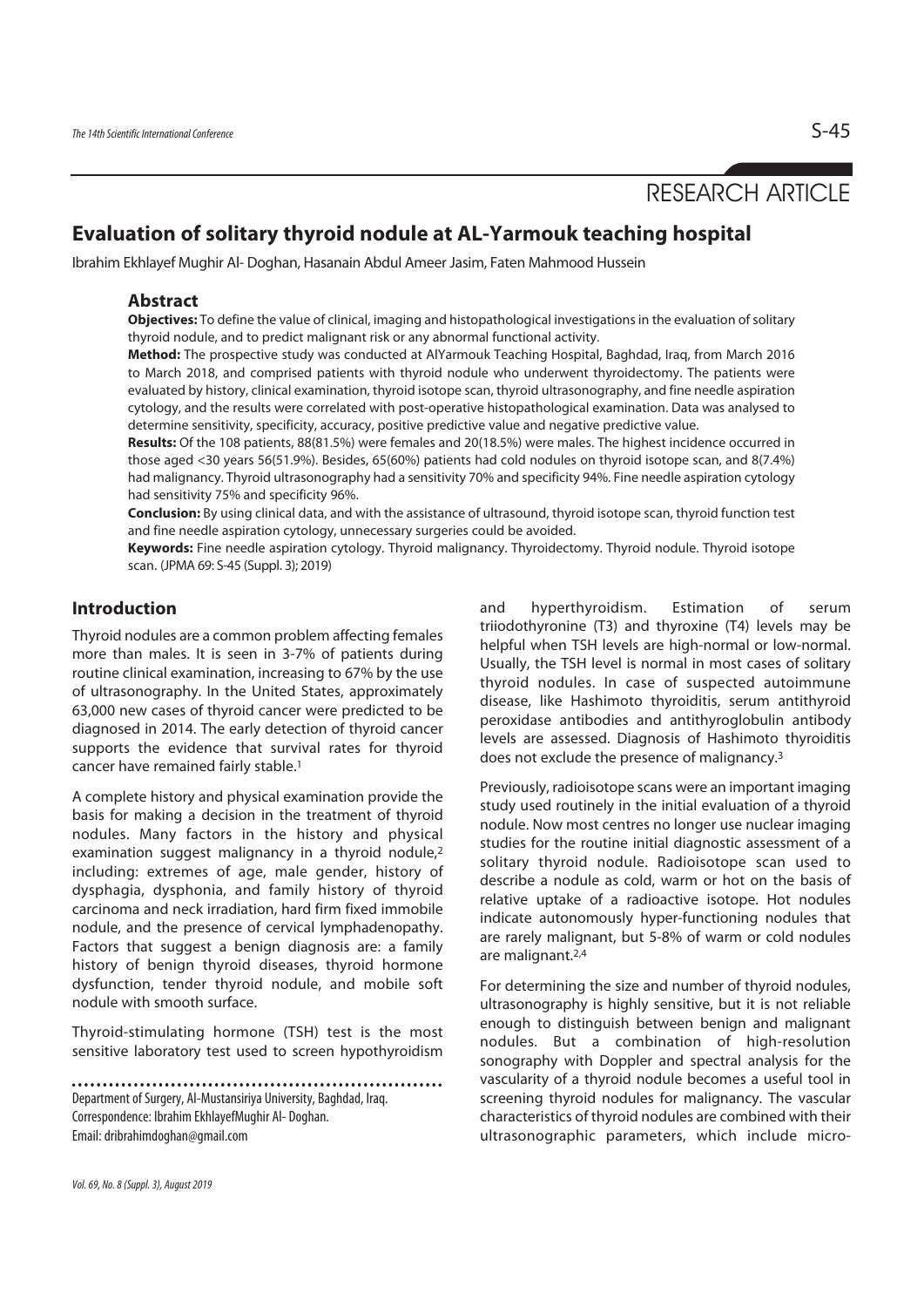calcification, halo, cross-sectional diameter, and echogenicity, and the predictive value of this imaging approach may increase.4,5

The American Thyroid Association (ATA) guidelines in 2015 recommended fine needle aspiration cytology (FNAC) for nodules  $\geq$ 1 cm with a high or intermediate suspicion on sonography, nodules  $\geq$ 1.5cm with a low suspicion on sonography, and nodules  $\geq$ 2cm with a very low suspicion pattern on sonography. Any suspicious features in cervical lymph nodes should be aspirated.1,6

The thyroid nodules are variable in size, but most benign thyroid nodules remain stable in size. In papillary thyroid cancer, the risk of cancer does not increase consistently with the increasing size of the nodule, although the proportion of follicular thyroid cancer increases with the nodule size. Even in the absence of suspicious ultrasonographic features, a study of many patients with nodules >4cm undergoing FNAC and surgery, suggested that the larger nodules were associated with an increased risk of cancer.7

In the US, approximately 1900 deaths occurred due to thyroid cancer in 2014. Thyroid cancer is currently the fifth leading cancer diagnosis in women. By the year 2030, it is estimated that it will be the 2nd leading cancer in women and the 9th leading cancer in men.8

If the nodule is benign on cytology, further immediate diagnostic studies or treatments are not required. This is supported by many studies demonstrating that the risk of malignancy is quite low in a thyroid nodule with benign cytology.9

The ATA guidelines recommend that all patients with thyroid cancer >1\cm need a total thyroidectomy or neartotal thyroidectomy unless there are contraindications to this surgery. For patients with <1cm, low-risk, thyroid papillary carcinomas, lobectomy may be considered in the absence of history of radiation or clinically involved cervical lymph node metastases.10 The National Comprehensive Cancer Network (NCCN) guidelines recommend total thyroidectomy and bilateral central neck dissection (level VI).11 for all patients with medullary cell carcinoma of the thyroid gland whose tumour is 1cm or larger with bilateral thyroid disease.

The current study was planned to define the value of clinical, radiological and histopathological investigations in the evaluation of solitary thyroid nodule, and to predict malignancy risk or any abnormal functional activity.

# **Patients and Methods**

The prospective study was conducted at Al-Yarmouk

Teaching Hospital, Baghdad, Iraq, from March 2016 to March 2018, and comprised patients with thyroid nodule who underwent thyroidectomy. The study was approved by local ethical committee and consent was obtained from the participants for the study.

Patients presenting with swelling in anterior neck and diagnosed by clinical examination to have a thyroid nodule were assessed through history, clinical examination and a series of investigations, including thyroid ultrasonography, thyroid function test, thyroid isotope scan and FNAC. Histopathological examination of all specimens removed by surgery were compared with the FNAC results.

Those included were patients having a solitary thyroid nodule clinically and radiologically, while those with multinodular goiter (MNG) in the imaging study were excluded.

Detailed history was taken from each patient to assess the risk of malignancy such as male gender, extremity of age (<20 and >70 years), rapidity of growth, dysphagia, dysphonia, airway compression, prior head and neck irradiation (especially during childhood), family history of thyroid carcinoma, symptoms of hyperthyroidism or hypothyroidism, and any treatment for these conditions. Physical examination was done. Shape and consistency, mobility or fixation of the mass to the underlying structure, the presence of lymphadenopathy, centrally located or deviated trachea, and any signs of hyperthyroidism or hypothyroidism.

Apart from general investigations, serum T3, T4 and TSH levels were checked to determine whether the patient was euthyroid, hypothyroid or hyperthyroid.

Thyroid isotope scanning was done for all the patients at the Department of Nuclear Medicine. It was done to determine the state of the nodule uptake from the isotope material which includes hot nodule (hyperactive); warm nodule (active) and cold nodule (underactive) on the basis of the distribution of the isotope material. Neck ultrasonography was done for all the patients at the Department of Radiology using a high-frequency rectilinear transducer (typically 5-10 MHz). It was performed to measure the size of the thyroid gland and to assess malignant changes. FNAC was done at the Department of Histopathology and Cytology, and the results were categorised as benign, malignant, suspicious, or no diagnosis.

Surgery was done for all patients under general anaesthesia (GA) using a sub-collar incision. Thyroid was assessed intraoperatively for the presence of other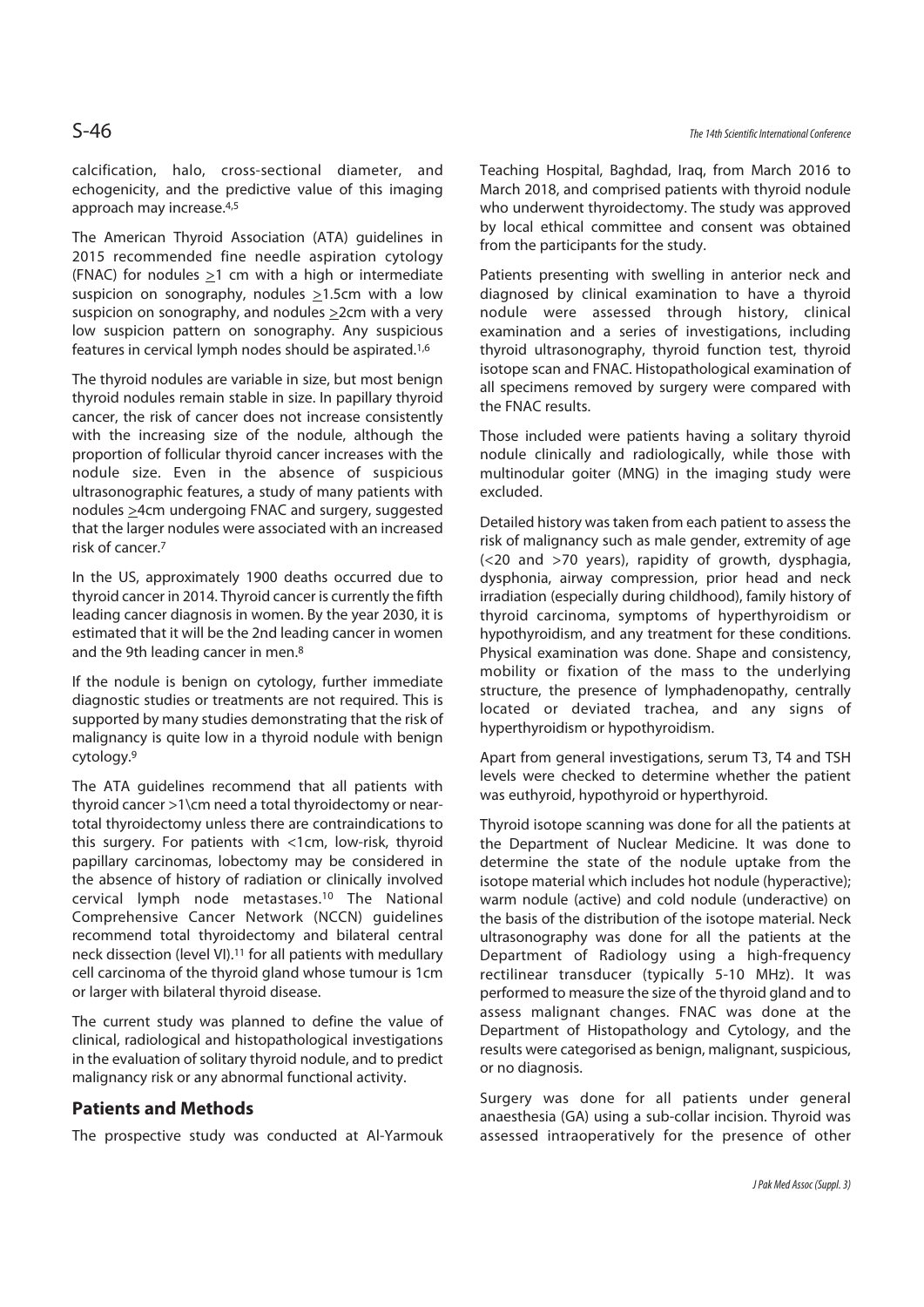# The 14th Scientific International Conference  $S-47$

nodules or any suspicious area. Lobectomy with isthmectomy, subtotal thyroidectomy and total thyroidectomy were done. The type of surgery performed depended on preoperative clinical, radiological and FNAC findings of the solitary thyroid nodule and intraoperative findings. Postoperatively, antibiotics, airway observation and haemodynamic evaluation were done. The patients were followed up in the immediate postoperative period until the result of histopathology after which the patient was dealt with accordingly.

Statistical analysis was performed using SPSS version 25 (IBM Corp., Armonk, N.Y., USA) continuous variables were presented as mean ± standard deviation. Statistical data was analysed to determine sensitivity, specificity, accuracy, positive predictive value (PPV) and negative predictive value (NPV).

A chi square test were used for discrete variables and percentages. P-value <0.05 considered as statistically significant.

## **Result**

Of the 138 patients assessed, 108(78.3%) comprised the final sample; 88(81.5%) females and 20(15%) males. The highest incidence occurred in those aged <30 years which were 56(51.9%). Of these 56 patients, 52(93%) were females. Among the 12(11%) patients in the >50 years age group, 8(66.7%) were females.

Clinically, all cases presented with a swelling in the thyroid gland. Variable degrees of dysphagia and dyspnoea were encountered in 12(11%) and 8(7.4%) patients respectively, while 2(1.9%) presented with an patients respectively, while  $2(1.9\%)$  presented with an Interms of the site of the gland involved by the nodule,<br>associated unilateral lymphadenopathy.

Table-1: The investigations of solitary thyroid nodules.

| investigation                          | Number | %      |
|----------------------------------------|--------|--------|
| <b>Thyroid function test</b>           |        |        |
| Euthyroid                              | 92     | 85.19  |
| Hyperthyroid                           | 12     | 11.1   |
| Hypothyroid                            | 4      | 3.7    |
| Thyroid Isotope Scan                   |        |        |
| Cold                                   | 65     | 60.185 |
| Hot                                    | 22     | 20.370 |
| Warm                                   | 21     | 19.444 |
| Ultrasonography finding                |        |        |
| Solid                                  | 28     | 25.9   |
| Cystic                                 | 80     | 74.1   |
| <b>Fine Needle Aspiration Cytology</b> |        |        |
| <b>Benign</b>                          | 98     | 90.7   |
| Malignant                              | 6      | 5.6    |
| Suspicious                             | 4      | 3.7    |

Table-2: Result of histopathology after surgery for solitary thyroid nodules.

| Histopathology         | Male no %   | Female no % | Patients No. | $\%$ |
|------------------------|-------------|-------------|--------------|------|
|                        |             |             |              |      |
| Follicular adenoma     | 4 (40%)     | $6(60\%)$   | 10           | 9.3  |
| Hashimoto's            | 1(25%)      | 3(75%)      | 4            | 3.7  |
| Colloid nodule         | 12 (16.22%) | 62 (83.78%) | 74           | 68.5 |
| Nodular colloid goiter | 3(25%)      | 9(75%)      | 12           | 11.1 |
| Papillary carcinoma    | Zero (0%)   | 8 (100%)    | 8            | 7.4  |
| <b>Total</b>           |             |             | 108          | 100% |

Table-3: Comparison between histopathological results and preoperative assessment.

| Histopathology          |     | Malignant | Benign         |                |
|-------------------------|-----|-----------|----------------|----------------|
|                         | No. | %         | No.            | %              |
| <b>Thyroid Scan</b>     |     |           |                |                |
| Cold                    | 8   | 100.0     |                |                |
|                         |     |           | 57             | 57             |
| Hot                     |     |           | 22             | 22             |
| Warm                    |     |           | 21             | 21             |
| <b>Thyroid Function</b> |     |           |                |                |
| Hyperthyroidism         |     |           | 12             | 12.0           |
| Euothyroid              | 8   | 100.0     | 84             | 84             |
| Hypothyroid             |     |           | 4              | 4              |
| F.N.A.C                 |     |           |                |                |
| Malignant               | 6   | 75.0      |                |                |
| <b>Suspicious</b>       | 2   | 25.0      | $\overline{2}$ | $\overline{2}$ |
| Benign                  |     |           | 98             | 98             |
| U/S Finding             |     |           |                |                |
| Solid                   | 8   | 100.0     | 20.0           | 20.0           |
| Cystic                  |     | ۰         | 80.0           | 80.0           |

FNAC: Fine needle aspiration cytology.

U/S: Ultrasound.

the right lobe was involved in 70(64.8%) patients, left lobe 32(29.6%), and isthmus 6(5.6%).

T3, T4 and TSH showed 92(85.19%) patients were euthyroid, 4(3.7%) hypothyroid and 12(11.1%) were hyperthyroid.

Isotope scanning showed 22(20%) patients as having a hot nodule, 21(20%) warm, and 65(60%) cold nodules (Table-1).

Ultrasonography showed 80(74.1%) cases with cystic features and 28(25.9%) with solid features. Ultrasonography had sensitivity 70%, specificity 94% and accuracy 87%.

FNAC showed 98(90.7%) benign cases, 4(3.7%) suspicious and 6(5.5%) malignant. FNAChad sensitivity 75%, specificity 96% and accuracy 94%. All patients were treated surgically; 82(76%) undergoing lobectomy and isthmectomy, 16(14.8%) having subtotal thyroidectomy,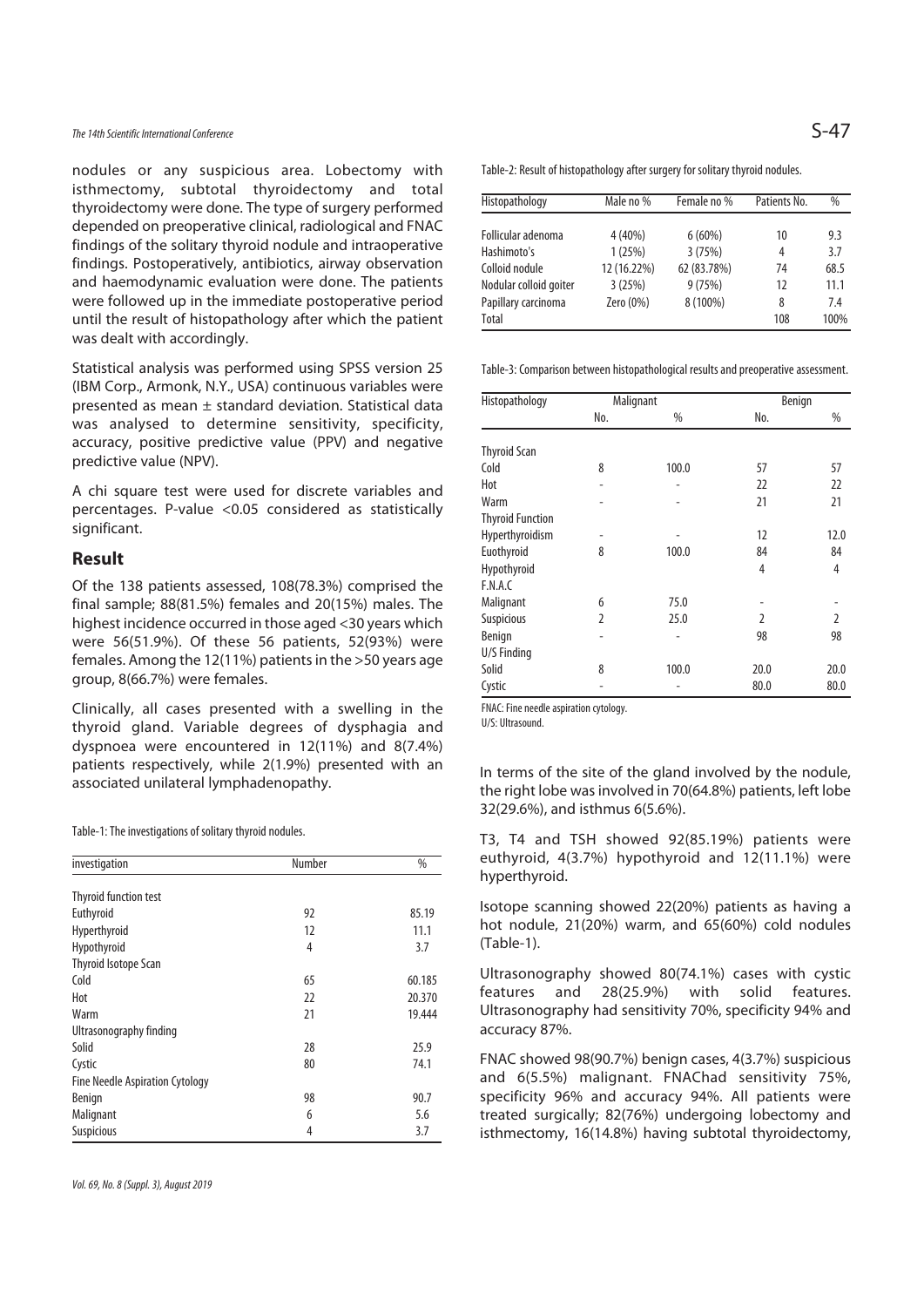which was chosen intraoperatively because of the operative findings of multiple small nodules in both lobes, and unhealthy tissues), and 10(9.2%) patients getting total thyroidectomy. All the surgically-removed specimens were sent for histopathology, which showed 74(68.5%) patients had colloid nodule with cystic fibrosis and haemorrhage, colloid nodule with cystic degeneration, and colloid nodule with calcification, 12(11.1%) patients had nodular colloid goiter, 4(3.7%) had Hashimoto's thyroiditis, 10(9.3%) had follicular adenoma, and 8(7.4%) had papillary carcinoma (Table-2). Histopathological results were compared with preoperative assessment (Table-3).

# **Discussion**

The primary question raised in evaluating a thyroid nodule is whether it is likely to require surgical treatment or not, and what type of surgery would be needed.

In our study, 138 cases were diagnosed clinically as having solitary thyroid nodule, but later 108 patients were found to be truly single-nodule cases. Dean et al.12 said thyroid nodules were common and 19-35% were detected by ultrasound and 8-65% by autopsy data. Popoveniuc et al.13 mentioned the frequencies of thyroid nodules detected by the ultrasonography correlated with the prevalence reported at surgery and autopsy within the 50-60% range.

A thyroid nodule was common in young patients aged 15-29 years, constituting 51.9% patients in the current study. One study14 on 78 patients in Babylon found the peak incidence in the third decade. Messaoris et al.15 found that the prevalence of palpable thyroid nodule was greatest between ages 21-40 years with a decreased prevalence at the extremes of the age bracket. In our study, solitary thyroid nodules were more common in females, with the female-to-male ratio being 5:1. The female predominance was more in adolescence (15-29 years). Kelley16 mentioned that the female-to-male ratio was 6:1 in the same age group. Mortensen et al.<sup>17</sup> found the ratio 4:1 in the US. In our study, the right lobe was the most affected 64.8% followed by the left lobe 29.6% and the isthmus 5.6%. Veith et al.18 reported 52% in the right lobe, 39% left lobe and 9% isthmus. There is no known cause for this variety in the site of involvement.

Regarding the laboratory tests, Wong et al.19 showed results almost similar to the current study; approximately 10% patients with a solitary thyroid nodule present in the hyperthyroid state suggestive of a benign hyperfunctioning adenoma.

In our study, thyroid isotope scan showed 65(60%)

S-48 The 14th Scientific International Conference

patients with cold nodules, 21(20%) with warm nodules and 22(20%) patients with hot nodule. Kelley<sup>16</sup> mentioned that a review of published reports of radioisotope scanning showed that 84% of solitary thyroid nodules were cold, 10% warm, and 5% hot. Other studies20 found that 84% of nodules were cold, 10.4% warm and 5.5% were hot. There was a lower incidence of the cold nodule in our study. However, all the malignant cases showed that the cold distribution of the isotope was similar to the other studies.<sup>16,20</sup>

In the current study, ultrasonography was used to confirm the clinical diagnosis. It showed 28(25.9%) patients with solid feature and 80(74.1%) with a cystic feature. A study21 reported 68% patents with solid lesion and 32% cystic. The reliability of ultrasonography to identify the cystic lesions varies with the instrument, the operator's skill, and the radiologist's experience. In our study the sensitivity of ultrasonography was 70%, specificity 96%, accuracy 87%, PPV 82%, NPV71%, false positive (FP) 42%, and false negative (FN) 11%. Yunus et al.22 had a sample of 78 patients and reported sensitivity 93.8%, specificity 66%, accuracy 56%, PPV 95.9%and NPV 74.8%.Alien et al.23 reported 32% FP rate and 29% FN rate. Another study21 found that only one misclassified cystic thyroid nodule was thought to be completely solid thyroid nodule, giving a 4% FN rate. It is the best method of determining the volume of the nodule and whether it is cystic or solid.

In our study, FNAC got specificity of 96%, sensitivity 75%, accuracy 94%, PPV 60%, and NPV 98% for the preoperative diagnosis of carcinoma. Other studies<sup>14</sup> found sensitivity 80%, specificity 96% and accuracy 97%. Another study24 found FNAC sensitivity 95.2%, specificity 68.4%, PPV 83.3%, NPV 89.6%, and accuracy 85.14%. Asli Muratli, et al.25 found FNAC sensitivity 87.1%, specificity 64.6%. PPV 76.1%, NPV 79.5% and accuracy 77.3%.

It can be seen that the decision of surgery should depend on many factors other than just the FNAC, like clinical findings, isotope scans and ultrasonography. In our study, two cases in which FNAC showed possibility of carcinoma and total thyroidectomy was done, while histopathology showed benign lesions. According to other studies, the incidence of malignancy in thyroid nodule proved by histopathology <5%.14,24,25 This result is in the same range as that reported in our study in which the overall malignancy was 7.4% and all of them were female patients.

# **Conclusion**

By use clinical data, ultrasonography, thyroid isotope scan, thyroid function test and FNAC, unnecessary